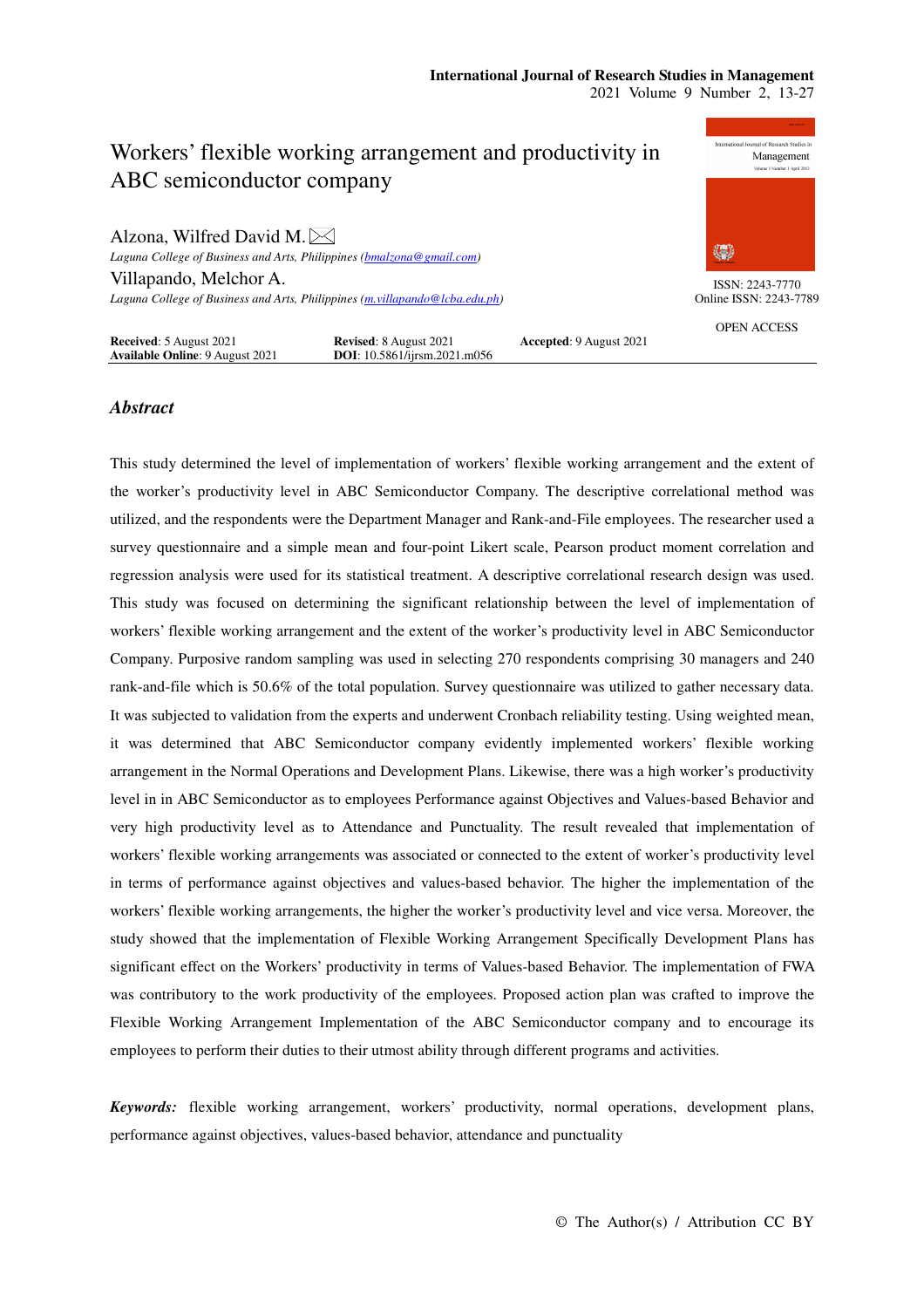# **Workers' flexible working arrangement and productivity in ABC semiconductor company**

#### **1. Introduction**

Remote work is the new truth, and transactional work has grown exponentially, provided by freelancers, contract workers or consultants. By 2020, as much as half of the labor force is forecast to function individually and virtually. Most companies are also dealing with how to handle their virtual workers effectively and how to help and empower them effectively—an increasingly urgent challenge as more Millennials enter the workforce, adding job satisfaction with changed attitudes (Hoefling, 2017). Thus, flexible work arrangements have been found to improve attraction and retention, and have also been linked to a variety of positive organizational and individual outcomes.

With that, Villaraza and Angangco (2020) stated that the COVID-19 pandemic is causing a shift in paradigm in how work is done in the Philippines. Whereas before long hours of stay in the office was the norm, the imposition of the Enhanced Community Quarantine ("ECQ") forced employers of non-essential industries to recognize that work can be done even outside the office premises, such as through Work-From-Home ("WFH") arrangements. These WFH arrangements have been widely embraced and are expected to linger even after the ECQ has been lifted. There is, thus, a primordial need to understand how WFH arrangements fit in the labor law landscape and how they should be legally implemented.

This is when the objective of the study takes place. There are several forms of guiding, but ten acts will form a route to emerge stronger from the crisis, regardless of the type of company or geography. Beginning with an idea that returning is a muscle that needs to be exercised, not a plan to be carried out once or a date to be accomplished. Companies need to move on to more concrete factors, such as the need to make major moves quickly and to be prepared to reconsider whole portfolios, including where work is done. One best call for change here is the Flexible Work Arrangements, where employees will lessen their contact to many people in a period of time while keeping the quality of work wherever he/she is working. By this, although, the vaccines are not yet fully distributed to the entire population of the Philippines, perhaps, the virus are still contained through the collaboration of the industries by this arrangement while waiting for the bulk vaccination not only in the first-world and rich countries but also worldwide including Philippines.

#### *1.1 Theoretical Framework*

The study is anchored on three theories. The Goal-Setting Theory of Edwin Locke, Expectancy Theory of Dr. Victor H. Vroom and Theory of Adaptability. Goal setting involves the conscious process of establishing levels of performance to obtain desirable outcomes. It is based on the premise that much human action is purposeful, in that it is directed by conscious goals. One of the conditions of the goal-setting theory is self-efficacy or the belief that one can attain their goal (Weaver, 2016). Locke and Latham (2006) explained that goal is an aim of action that needs to be consciously gained and achieved. It involves the different levels of goal difficulty, levels of performance, and the number of efforts that have been putting in to obtain the desired outcomes. Besides, to order to obtain effective performance, some conditions should be met which including goal specificity, goal difficulty, goal acceptance and commitment, and feedback.

In the same manner, Expectancy theory states that people are motivated to do something because they think their actions will lead to their desired outcome. It proposes that work motivation is dependent upon the perceived association between performance and outcomes and individuals modify their behavior based on their calculation of anticipated outcomes. The theory also states that individuals have different sets of goals and can be motivated if they believe that: there is a positive correlation between efforts and performance; favorable performance will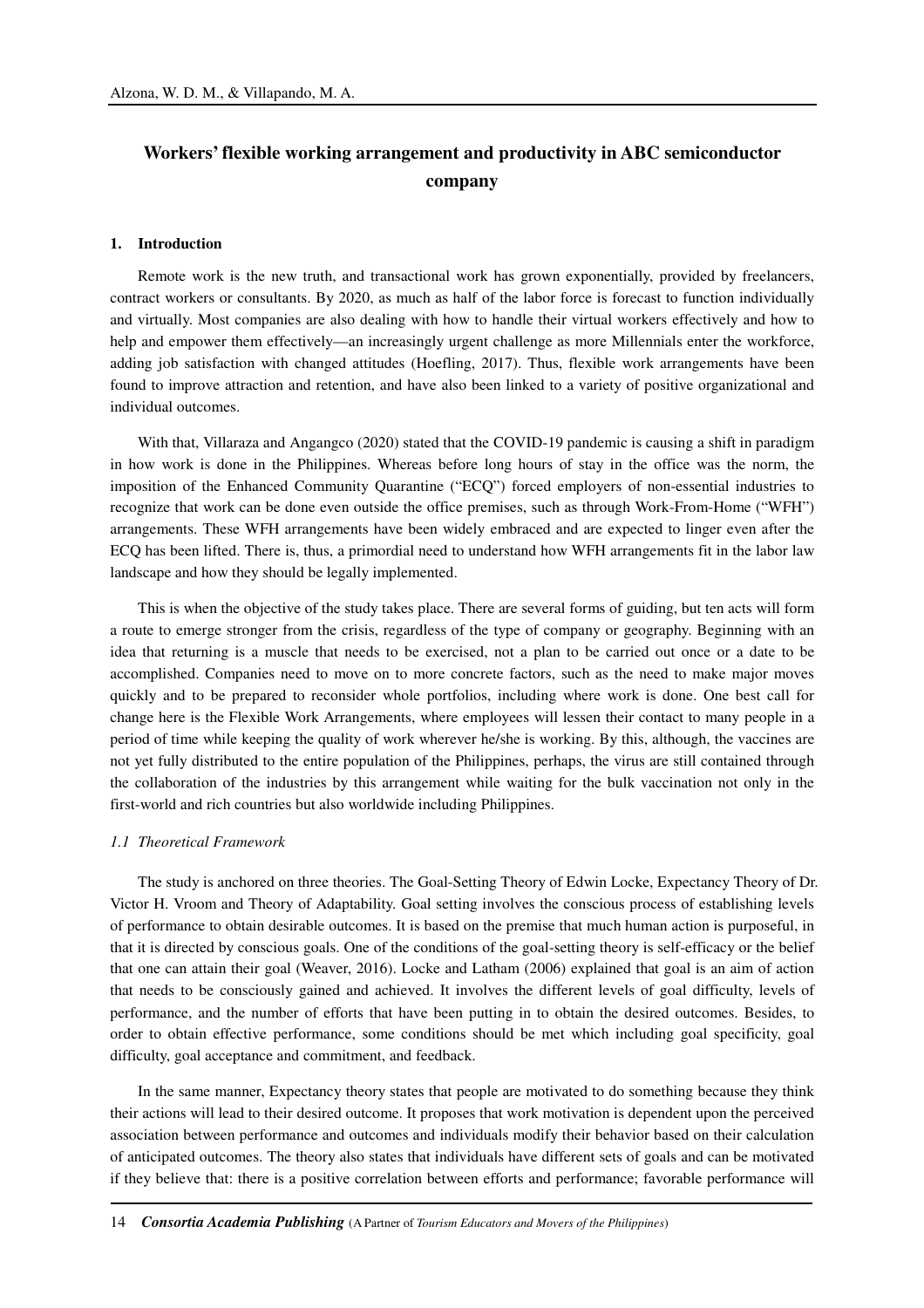result in a desirable reward; and the reward will satisfy an important need (Weaver, 2016).

Last, the theory of Adaptability as described by Anderman & Sinatra (2012), the current pace of change in a New Normal is unprecedented in human history. To name one, it took Darwin 26 years to write The Origin of Species to propose his theory on biological change (Mayr, 1991). This statement reflected the role of the employees both in the management and rank-and-file to recognize the need to change and the willingness to change one's thinking to surpass challenges in the workplace of Semiconductor company and to view the opportunities that lie ahead, and hence adaptability to the call of change in a new normal can be anchored in this study

## *1.2 Conceptual Framework (Research Paradigm)*



*Figure 1.* Research Paradigm

As shown in the Figure 1 the first box contains the Independent Variable (IV) which is the Level of Implementation of Workers' Flexible Work Arrangement in two parts namely, its normal operations and the development plans that can be made by the workers/employees. These two parts play a major role on how the arrangement of works to be done according to position/designation of the employee in the Semiconductor company. The second box presents the Dependent Variable (DV) which is affected by the Independent Variable. It is the productivity of the workers which will be measured according to three areas such as performance against the objectives, values-based behavior and attendance and punctuality.

# *1.3 Statement of the Problem*

The main objective of the study is to create a Strategic Action Plan in the Productivity of Semiconductor Company through Flexible Working Arrangements of Workers. Specifically, it seeks to answer the following questions:

- $\triangleright$  What is the level of implementation of workers' flexible working arrangement as assessed by Department Manager and Rank-and-File in terms of: Normal operations and Development Plans?
- $\triangleright$  To what extent is the worker's productivity level in ABC Semiconductor Company in terms of: Performance against objectives, Values-based behavior, and Attendance and Punctuality?
- $\triangleright$  Is there a significant difference between the assessments of the two groups of respondents in terms of the level of implementation of workers' flexible working arrangement and the extent of worker's productivity level?
- $\triangleright$  Is there a significant relationship between level of implementation of workers' flexible working arrangements and productivity in ABC Semiconductor Company?
- Do flexible working arrangements singly or in combination significantly impact the worker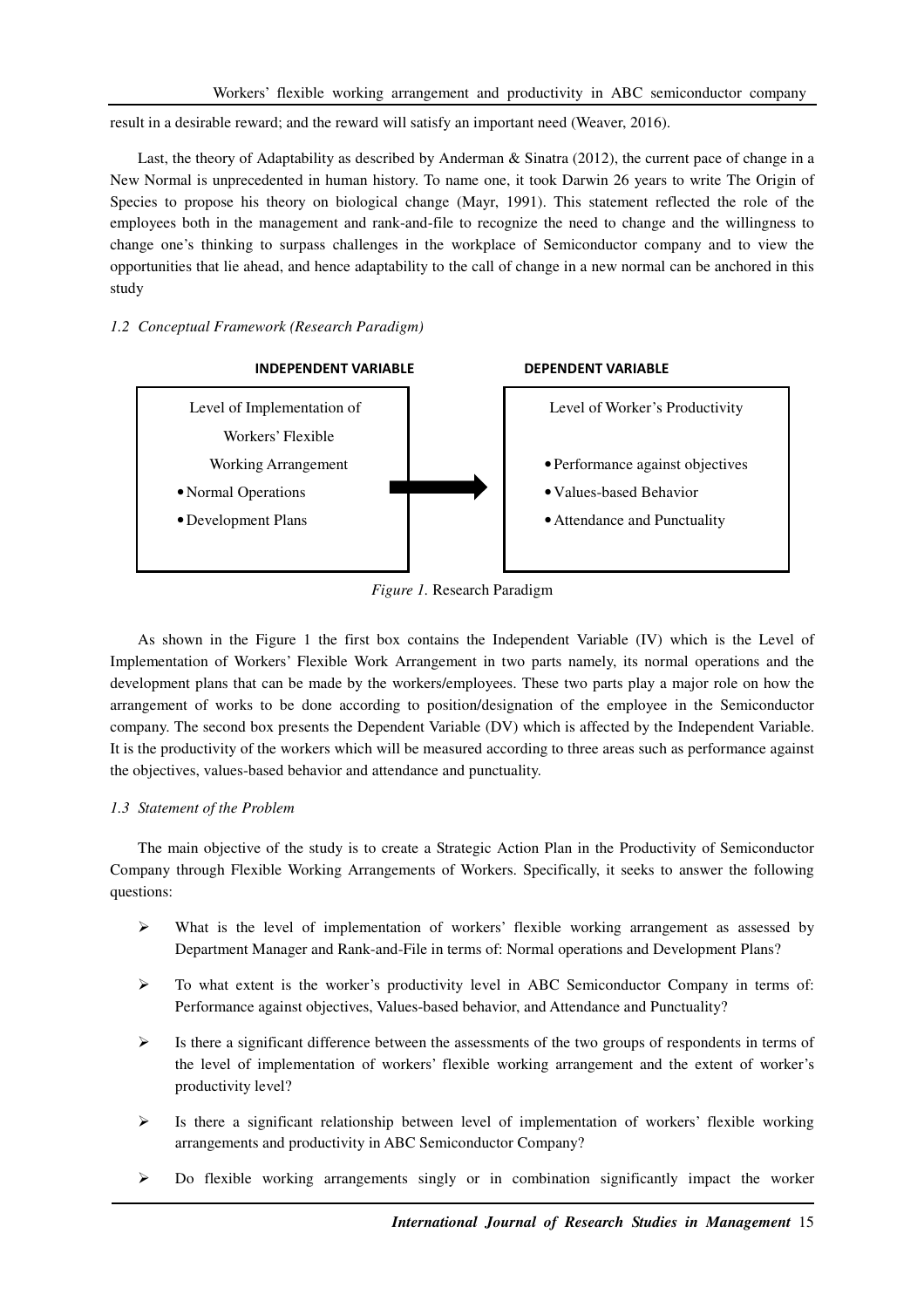productivity in ABC Semiconductor Company?

Based on the findings of the study, what action plan may be proposed?

#### *1.4 Hypotheses*

The relationship of the variables was analyzed, and the hypothesis given reflected the existence or nonexistence of such a relationship. The researcher aimed to prove or disprove the following hypothesis:

- $\triangleright$  There is no significant difference between the responses of the two groups of respondents regarding the assessed variables.
- There is no significant relationship between the workers' flexible working arrangement and productivity.
- Workers' flexible working arrangements do not impact workers' productivity.

#### *1.5 Scope and Delimitation*

The main scope of the study focuses on the comparison of the assessments made by the two groups of respondents' flexible working arrangements in the ABC Semiconductor Company. A correlation of the extent of level of implementation of FWA and the productivity rate of the workers. Specifically, the respondents are the managers and rank-and-file in ABC Semiconductor Company will be intended to be accomplished within 2021. The results of this study will be based on the answers indicated on the questionnaire to partake on this study. The study limits itself to the use of purposive sampling due to availability, criteria presented in the study to be included as the respondents and the willingness of the respondents to partake on the study. Given a limited time, the study also limits itself to have a proposed enhanced action plan as an output. The proposed action plans need to be evaluated until such time that it will be fully accepted as a proposed plan for the FWA implementation until it is needed in the New Normal context.

#### **2. Review of Related Literature and Studies**

Uglanova and Dettmers (2018), Lott (2020), Worklogic (2020), and Sharafizad (2011) all agree that flexible working arrangements is indeed helpful and healthy in the well-being of the workers for they deliver higher than what is expected in this kind of work arrangement. Work schedule variations that depend on the employees' needs and situation will most likely to result to higher productivity rate than those recommended and fixed schedules given by the heads of the organizations. Furthermore, the papers written by Jain (2019), Holmes and Oldham (2019), and Maheshwari and Vohra (2018) all argued that proper, concise, precise, and accurate training and development programs for employees result to positive correlation to employees' higher productivity rate. Also, the three papers established training and development may seem to be successful if it is aligned with the goals, objectives, and vision, and mission of the organization.

In addition, the similarities found in these several authors including Bakshi (2020) and Sharafizad et al., (2011) were believed that flexible work will become the new normal, particularly as the crush of commuting rises in cities and the barriers to remote working are removed by technology. Now, as the new normal was embraced a similar definition and how FWA has to be done were defined by the following authors including Aten (2020), Worklogic (2020), GoBusiness (2020) in which they mentioned that that Americans won't be interested in going back to work, either. They're not really enthusiastic, at least, about going back to work in an office. 54 percent of Americans want to keep remote work as their primary mode of work, according to the survey, and 70 percent claim they would at least like it to be an option.

Eventually, Philippines will do likewise not unless, massive vaccination were implemented across all over the country. With these new realities setting in, it becomes important to learn how to calculate efficiency while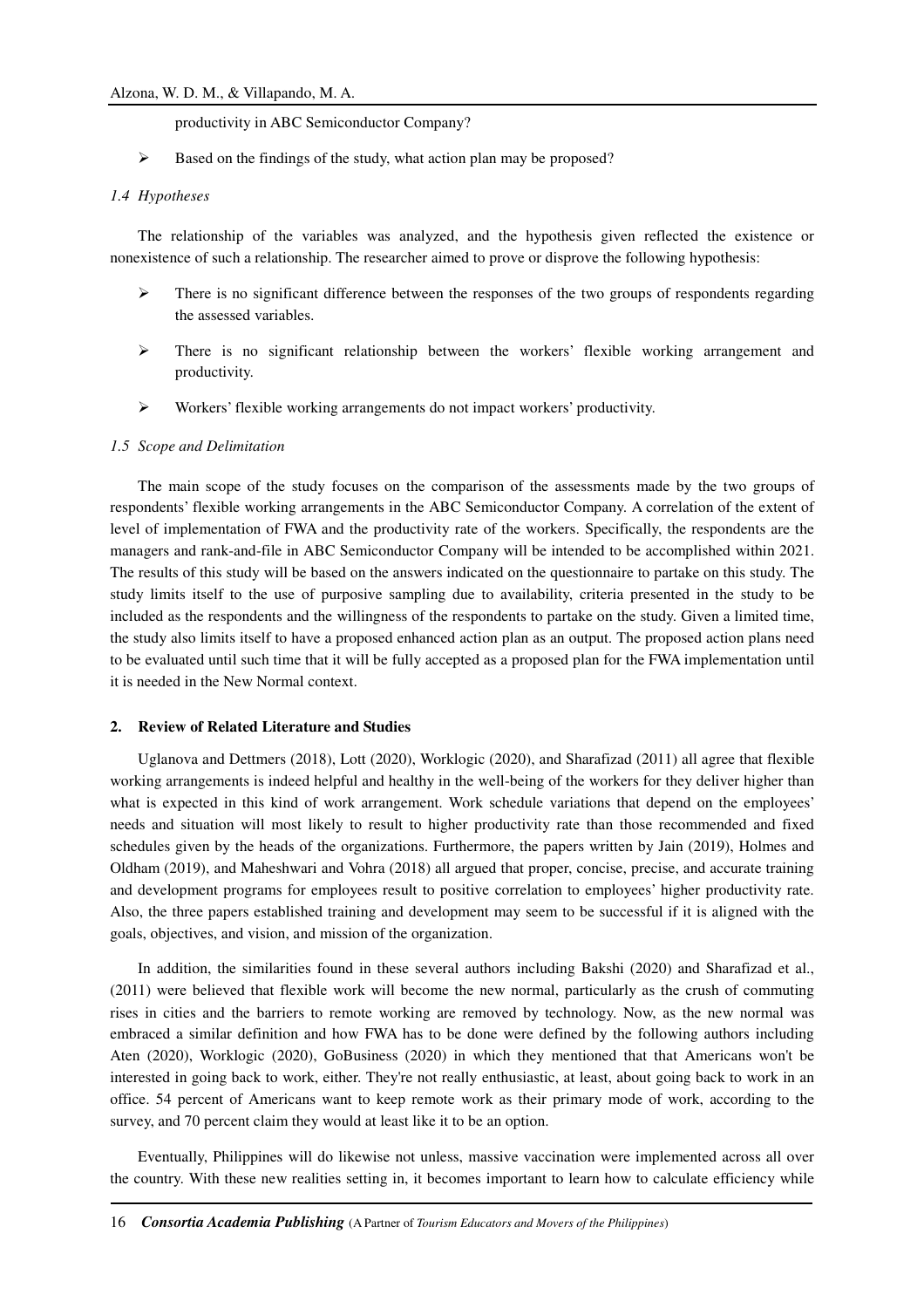working from home. In a nutshell, these performance metrics are required: call volume measurement, positive feedback rate tracking, conversion rates monitoring, 180-degree feedback collection, weekly sprint adherence rate, and variance estimation of the schedule. In order to improve efficiency and reduce burnouts, versatility is given priority when allowing remote work and ensuring connectivity and collaboration by maintaining a sufficient remote stack. If companies learn to virtually control efficiency, there will be no going back for good and for good.

However, the differences occur on the nature of the work since some of the authors like Kessler (2017) and GoBusiness (2020) conducted studies in academic institutions and telecommunications but will be implemented in the ABC Semiconductors company in which a little twist and manipulation of the FWA will be implemented specially in the normal operations and development plans of the ABC Semiconductors company. More so, the similarities found in three different authors including Neill, Harcourt and Truity (2020), they defined the normal operations what a semiconductor company does. From the nature of a semiconductor industry, down to the functions of every stakeholder operated in it in which played a major role in the study since the FWA to be done has something to do with how normal operations work even in a remote work arrangement.

Eventually, what is common to both Gleese and Reese (2017) were the productivity of the workers not only through knowledge and skill but also the values-based behaviors they acquire in the workplace. They mentioned that business ethics, discipline, sincerity and dedication must be performed by doing the right things at all times and in all circumstances even when no one is watching/looking. Takes accountability for commitment by admitting honestly to making mistakes, learning from and accepting responsibility for the consequences of own actions while in a remote place from work. Nonetheless, these similarities and differences can help the study to improve FWA and productivity not only in the ABC Semiconductors company but eventually to any nature of businesses and institutions requiring FWA in the New Normal.

#### **3. Methodology**

*Research Design -* Descriptive correlational research design was utilized in this study since the focus of the study is to describe quantitatively the responses of the two groups of respondents primarily the managers and rank-and-file employees of the ABC Semiconductor Company about the attainment of improved productivity, and to describe the flexible working arrangement amidst COVID 19 pandemic as well as its relationship.

*Research Instrument -* The proponent used survey questionnaire as research instrument in this study. A questionnaire is an instrument in research consisting of a series of questions for the purpose of collecting data and information from the respondents deemed necessary for the study. To measure the productivity of the employees, the Performance Appraisal Form existing used by the company was adopted. The second instrument used was a researcher-made instrument to measure the extent of implementation of the flexible work arrangements. It utilized a 4-Point Parameters from 4 being the "Highest Implemented" and 1 being the "Not Implemented" that will cover the normal operations and the development plans to be arranged flexible by both the employers and the employee in the implementation phase of its research.

*Respondents of the Study -* The respondents of the study were the samples to be stratified proportionally taken from each classification in Psi Technologies Inc. Using the RAOSOFT Sample Size Calculator, sample size of two-hundred seventy (270) composing 30 managers and 240 rank-and-file which is fifty point six percent (50.6%) of the total population. This study employed stratified and purposive random sampling as for sampling procedure. The sampling method used purposive sampling which was a non-probabilistic sampling. Furthermore, the researcher also used stratified sampling in order to obtain respondents from different subgroup.

*Data Gathering Procedure -* In the conduct of the study. The researcher followed all research ethics protocols. Like submitting first all communications to the institution seeking permission to conduct the study and to gather necessary data from the target respondents. Second, following the ethics concerning data privacy act and the like by specifying explicitly in the cover letter of the questionnaire that voluntary participation is needed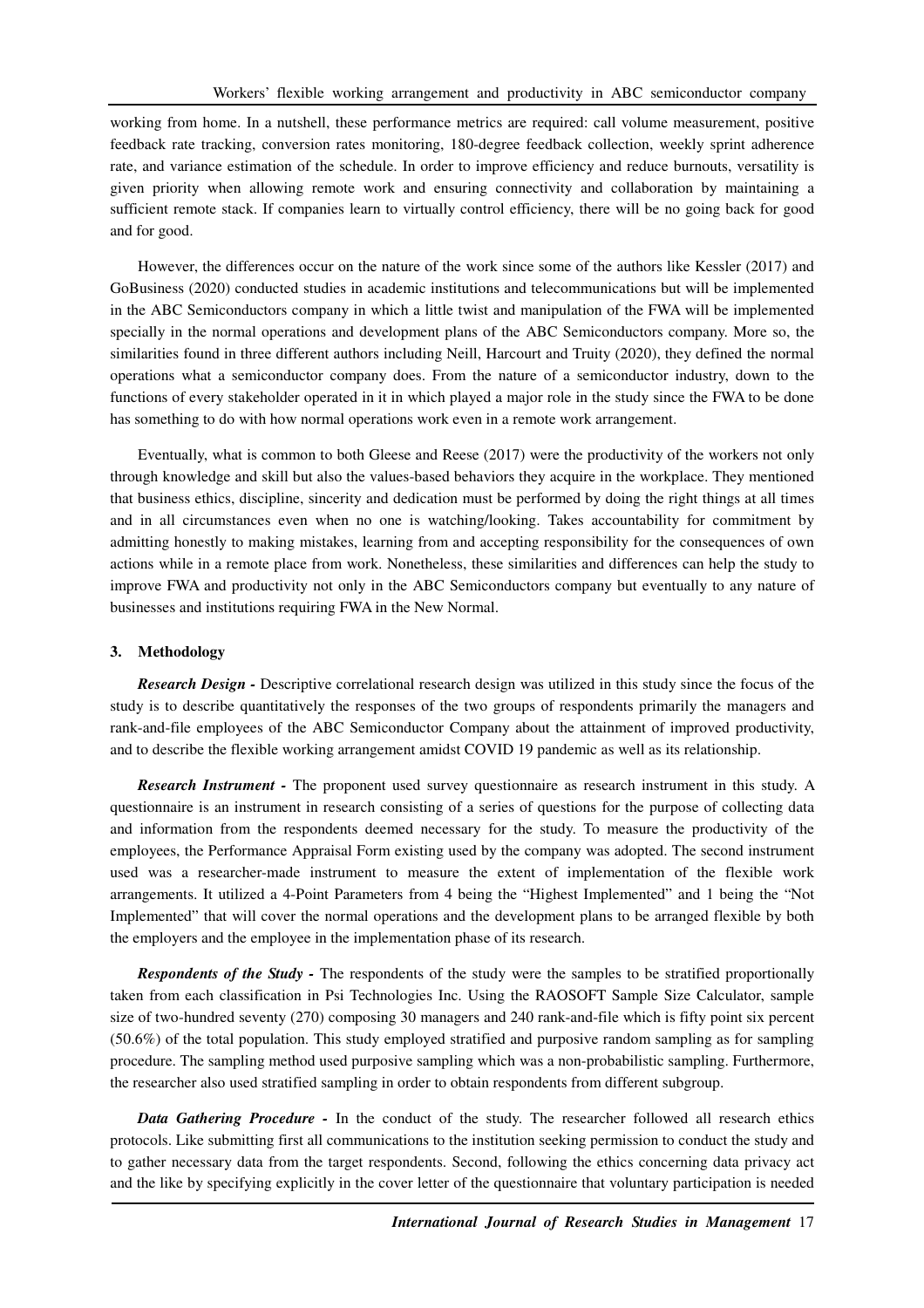## Alzona, W. D. M., & Villapando, M. A.

and no one is forcing anyone for its answers. Also, for whatever the data to be retrieved, it is for the sole purpose and for the utmost benefit of the research only. The second phase of the data gathering procedure after ethics protocol is the implementation phase of the Flexible Work Arrangements (FWA) that is to be done in a quarter. Retrieval phase is the final step in the data gathering procedure where all data to be collected will be tabulated, analyzed, and interpreted with the use of statistical tools aligned with the statement of the problems presented.

*Treatment of Quantitative Data -* To make sure that the data gathered were precisely treated; a statistical package for the social sciences (SPSS) software application was used. For the selection of the number of respondents, the RAOSOFT Sample Size Calculator was used to predetermine the sample size. Meanwhile, frequency distribution was used to determine the number of times the response falls or occurs under a given category. Also, simple mean was utilized to calculate the central tendency response of the member-respondents. Moreover, Pearson r Correlation Coefficient was used to measure the statistical relationship, or association, between two continuous variables. Furthermore, multiple linear regression was employed to analyze the relationship between a single dependent variable and several independent variables.

#### **4. Results and discussion**

Table 1.1 shows the Level of implementation of workers' flexible working arrangement as assessed by Department Manager and Rank-and-File in terms of Normal Operations. The general assessment was 2.68 which was verbally interpreted as Implemented. The indicator "I have the option to choose which schedule fits me best." has the highest computed composite mean of 2.95 which was verbally interpreted as Implemented. On the other hand, the indicators "From a 6-day work on site, it is shifted from 3 days' work-from-home and 3 days' work onsite." And "The attendance is monitored by logging in/out in a Microsoft/google form platform." had the lowest computer mean of 2.45 and were verbally interpreted as Partially Implemented. The results were related to the study of Joseph Mwendwa Musinga, Dr. Hellen W. Sang, Dr. Andrew Kipkosgei which found out Flexible working hours have recently gained a lot of attention from organizations and scholars as family-friendly policy.

#### **Table 1.1**

| Indicators in terms of Normal Operations                                          |      | Department | Rank & |    |           |    |
|-----------------------------------------------------------------------------------|------|------------|--------|----|-----------|----|
|                                                                                   |      | Manager    | File   |    | Composite |    |
|                                                                                   | M    | VI         | М      | VI | M         | VI |
| On the FWA Scheduling                                                             | 2.96 |            | 2.45   | PI | 2.71      | I  |
| From a 6-day work on site, It is shifted from 3 days' work-from-home and 3        | 2.90 |            | 2.00   | PI | 2.45      | PI |
| days' work onsite.                                                                |      |            |        |    |           |    |
| From a three-shift schedule 6AM-2PM/2PM-10PM/10PM-6PM for 6 days, it              | 2.77 | Τ          | 2.65   | Ι  | 2.71      | I  |
| is congested to 6AM-6PM/6PM-6AM for 3 days                                        |      |            |        |    |           |    |
| I have the option to choose which schedule fits me best.                          | 2.93 | L          | 2.96   | Ι  | 2.95      | Ι  |
| I have the option which office on site I can work from.                           | 2.60 | Ι          | 2.62   | L  | 2.61      | Ι  |
| If WFH, I have the option which platform I have to work from ( <i>i.e.</i> , thru | 3.60 | FI         | 2.00   | PI | 2.80      | I  |
| emails, phone/mobile calls, google meet, Microsoft, or zoom platform)             |      |            |        |    |           |    |
| On the product/output from a FWA                                                  | 3.00 |            | 2.32   | PI | 2.66      | Ι  |
| The attendance is monitored by logging in/out in a Microsoft/google form          | 2.90 | Τ          | 2.00   | PI | 2.45      | PI |
| platform.                                                                         |      |            |        |    |           |    |
| The output is to submit within the day of attendance.                             | 3.10 | L          | 2.00   | PI | 2.55      | I  |
| The output is to submit before I return to work-on-site                           | 3.03 | L          | 2.00   | PI | 2.52      | Ι  |
| There should be attached evidences in submitting the outputs in a FWA.            | 3.07 |            | 2.80   | L  | 2.94      | I  |
| The worker/employee needs to be online in the entire FWA schedule.                | 2.90 |            | 2.82   |    | 2.86      | I  |
| <b>GENERAL ASSESSMENT</b>                                                         | 2.98 |            | 2.38   |    | 2.68      | Ι  |

*Level of implementation of workers' flexible working arrangement as assessed in terms of normal operations* 

*Legend*: 3.25 – 4.00 Fully Implemented (FI), 1.75 – 2.49 Partially Implemented (PI), 2.50 – 3.24 Implemented (I), 1.00 – 1.74 Not Implemented (NI).

In addition, Table 1.2 shows the general assessment on the Level of implementation of workers' flexible working arrangement as assessed by Department Manager and Rank-and-File in terms of Development Plans which was 2.75 and was verbally interpreted as Implemented. All indicators were verbally interpreted as Implemented. Furthermore, the indicator "The institution invites high caliber and knowledgeable speakers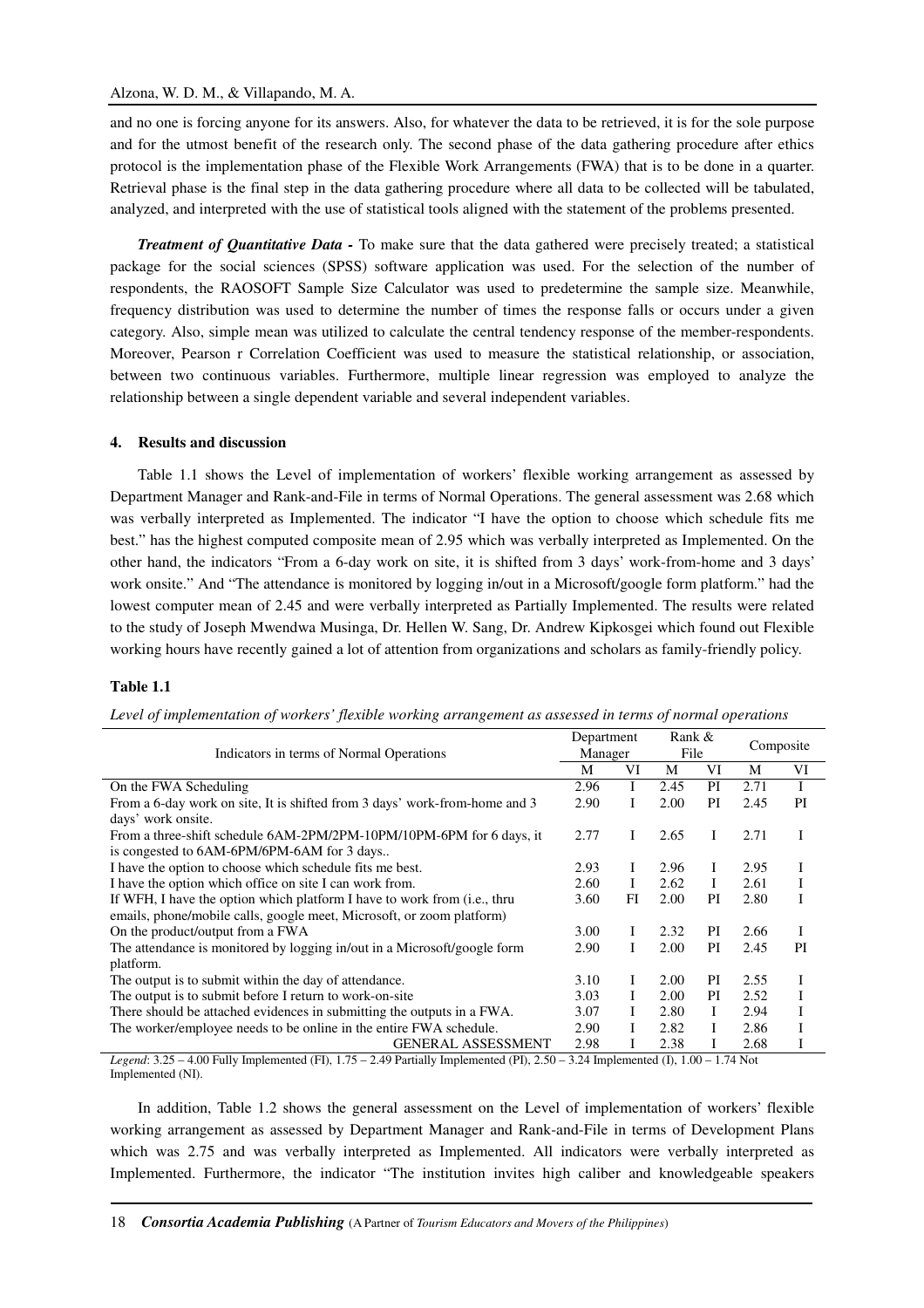relative to work development and productivity" has the highest computed composite mean of 2.85 while the indicator "The institution provides at least two Trainings for individual development objectives every year" had the lowest computed composite mean of 2.66. Relative to this, Maheshwari and Vohra (2018) mentioned that training and learning activities for skills have usually been found to be used as a strong mentality for constructing and building. Training and development practices consistent with transition goals have been established to promote the successful design of training and development practices during the change by incorporating input from leaders.

#### **Table 1.2**

*Level of implementation of workers' flexible working arrangement as assessed in terms of development plans* 

| Indicators in terms of Development Plans                                      |      | Department<br>Manager |      | Rank & File   | Composite |    |
|-------------------------------------------------------------------------------|------|-----------------------|------|---------------|-----------|----|
|                                                                               | М    | VI                    | M    | VI            | M         | VI |
| Training and development                                                      |      |                       |      |               |           |    |
| 1.1. The institution provides at least two Trainings for individual           | 2.67 |                       | 2.64 |               | 2.66      |    |
| development objectives every year.                                            |      |                       |      |               |           |    |
| 1.2. The institution invites high caliber and knowledgeable speakers          | 2.87 |                       | 2.83 |               | 2.85      |    |
| relative to work development and productivity.                                |      |                       |      |               |           |    |
| 1.3. The institution made sure that the number of participants to be          | 2.83 |                       | 2.79 |               | 2.81      |    |
| accommodated in the training was appropriate.                                 |      |                       |      |               |           |    |
| 1.4. The institution gives equal opportunity for all the workers to attend in | 2.73 |                       | 2.72 |               | 2.73      |    |
| the local, national, and international development whether face-to-face or    |      |                       |      |               |           |    |
| visual training.                                                              |      |                       |      |               |           |    |
| 1.5. The institution makes sure that the training to provide will give        | 2.70 |                       | 2.70 |               | 2.70      |    |
| deeper understanding with the competence required in the company.             |      |                       |      |               |           |    |
| <b>GENERAL ASSESSMENT</b>                                                     | 2.76 |                       | 2.74 |               | 2.75      |    |
| $100 \pm 11 \pm 1$<br>$\cdot$ $\sim$ $\sim$                                   |      | $\sim$ $\sim$ $\sim$  |      | $\sim$ $\sim$ |           |    |

*Legend*: 3.25 – 4.00 Fully Implemented (FI), 1.75 – 2.49 Partially Implemented (PI), 2.50 – 3.24 Implemented (I), 1.00 – 1.74 Not Implemented (NI).

Meanwhile, Table 2.1 shows the general assessment on the Extent of Worker's Productivity level in ABC Semiconductor Company in terms of Performance against Objectives which was 3.05 and was verbally interpreted as High. All indicators were verbally interpreted as High. In addition, the indicator "As an employees of Philippines Semiconductor Industry (PSi) Technologies Incorporated I apply the 5S and safety implementation" had the highest computed composite mean of 3.14 while the indicator "On-time delivery on withdrawn" has the lowest computed mean of 2.93. As support, Saxena and Srivastava (as cited in Hanasha, 2016) reported that work engagement has become one of the main challenges/activities that need to be well managed to fulfil organization objectives. They also demonstrated that there is a need to test its effect on performance outcomes.

#### **Table 2.1**

*Extent of worker's productivity level in ABC semiconductor company in terms of performance against objectives* 

| Department<br>Manager |    |      |    | Composite     |    |
|-----------------------|----|------|----|---------------|----|
| М                     | VI | М    | VI | М             | VI |
| 3.13                  | H  | 2.92 | H  | 3.03          | H  |
| 3.13                  | H  | 3.07 | H  | 3.10          | H  |
| 2.97                  | H  | 2.88 | H  | 2.93          | Н  |
| 3.17                  | H  | 3.11 | H  | 3.14          | H  |
| 3.10                  | H  | 2.99 | Н  | 3.05          | H  |
|                       |    |      |    | Rank-and-File |    |

*Legend*: 3.25 – 4.00 Very High (VH), 1.75 – 2.49 Low (L), 2.50 – 3.24 High (H), 1.00 – 1.74 Very Low (VL).

However, Table 2.2 shows the Extent of Worker's Productivity level in ABC Semiconductor Company in terms of Values-based Behavior. The general assessment was 3.16 which was verbally interpreted as High. The indicator "As an employees of Philippines Semiconductor Industry (PSi) Technologies Incorporated I perform work with utmost business ethics, discipline, sincerity and dedication by doing the right things at all times and in all circumstances even when no one is watching/looking" under the sub-variable Integrity has the highest computed composite mean of 3.14 and was verbally interpreted as Very High. On the other hand, the indicator "Take accountability for commitment by admitting honestly to making mistakes, learning from and accepting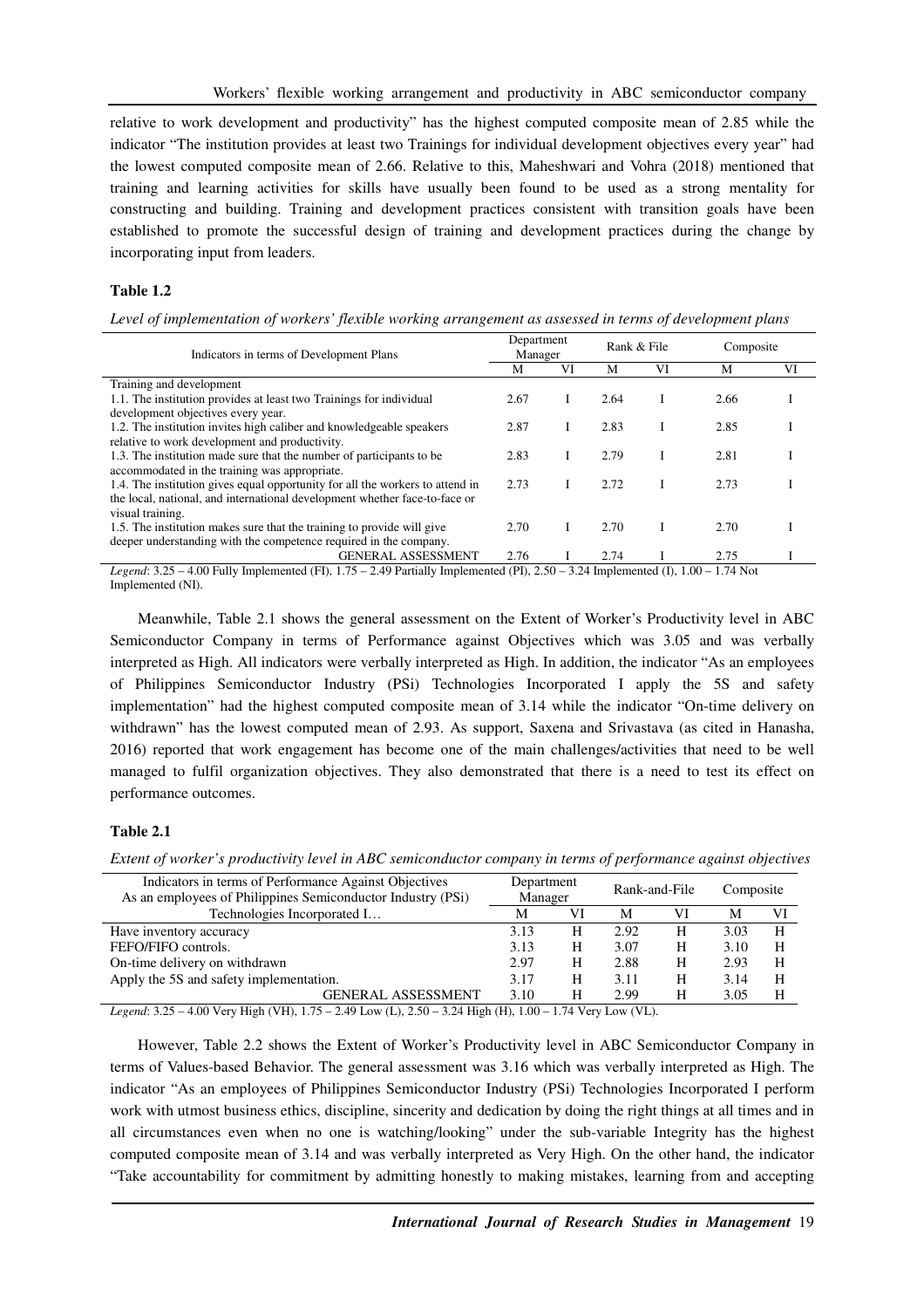responsibility for the consequences of own actions" has the lowest computed composite mean of 3.06 and was interpreted as High.

#### **Table 2.2**

*Extent of worker's productivity level in ABC semiconductor company in terms of values-based behavior* 

| Indicators in terms of Values-based Behavior                                                                  | Department<br>Manager |    | Rank & File |         | Composite |                |
|---------------------------------------------------------------------------------------------------------------|-----------------------|----|-------------|---------|-----------|----------------|
|                                                                                                               | $\mathbf M$           | VI | M           | VI      | M         | VI             |
| <b>INTEGRITY</b>                                                                                              | 3.18                  | H  | 3.19        | $\rm H$ | 3.19      | $\overline{H}$ |
| As an employees of Philippines Semiconductor Industry (PSi)                                                   |                       |    |             |         |           |                |
| Technologies Incorporated I                                                                                   |                       |    |             |         |           |                |
| Perform work with utmost business ethics, discipline, sincerity and                                           | 3.40                  | VH | 3.47        | VH      | 3.44      | V              |
| dedication by doing the right things at all times and in all                                                  |                       |    |             |         |           | H              |
| circumstances even when no one is watching/looking                                                            |                       |    |             |         |           |                |
| Take accountability for commitment by admitting honestly to                                                   | 3.07                  | H  | 3.05        | H       | 3.06      | H              |
| making mistakes, learning from and accepting responsibility for the                                           |                       |    |             |         |           |                |
| consequences of own actions.                                                                                  |                       |    |             |         |           |                |
| Complies with Company policies and regulations, and maintains                                                 | 3.07                  | H  | 3.06        | H       | 3.07      | H              |
| confidentiality and professionalism in all business dealings.                                                 |                       |    |             |         |           |                |
| <b>CUSTOMER FOCUS</b>                                                                                         | 3.16                  | H  | 3.11        | H       | 3.14      | H              |
| Collaborates with customers (internal/external) to achieve shared                                             | 3.10                  | H  | 3.06        | H       | 3.08      | H              |
| goals.                                                                                                        |                       |    |             |         |           |                |
| Provides compelling value-add services and solutions that exceed                                              | 3.20                  | H  | 3.18        | H       | 3.19      | H              |
| customers' expectation, and drives zero defect.                                                               |                       |    |             |         |           |                |
| Manages customers with professionalism and respect by anticipating                                            | 3.17                  | H  | 3.10        | H       | 3.14      | H              |
| their needs and responding to their concerns with timeliness                                                  |                       |    |             |         |           |                |
| <b>CONCERN FOR OTHERS</b>                                                                                     | 3.18                  | H  | 3.11        | H       | 3.15      | H              |
| Helps maintain a safe, healthy and secured working environment.                                               | 3.17                  | H  | 3.10        | H       | 3.14      | H              |
| Inspires confidence, coaches and empowers by respecting people                                                | 3.17                  | H  | 3.10        | H       | 3.14      | H              |
| and diversity, and embraces a culture of learning and development.                                            |                       |    |             |         |           |                |
| Encourages volunteerism by sharing talents, time, resources and                                               | 3.20                  | H  | 3.13        | H       | 3.17      | H              |
| blessings, and engages in corporate social responsibility initiatives                                         |                       |    |             |         |           |                |
| <b>EXCELLENCE</b>                                                                                             | 3.19                  | H  | 3.10        | H       | 3.15      | H              |
| Constantly raises the bar to create standards of excellence and sets                                          | 3.20                  | H  | 3.11        | H       | 3.16      | H              |
| examples for others to follow                                                                                 |                       |    |             |         |           |                |
| Actively contributes expertise and works harmoniously with the                                                | 3.20                  | H  | 3.12        | H       | 3.16      | H              |
| team to deliver superior performance, world-class products and                                                |                       |    |             |         |           |                |
| services, and to achieve best results.                                                                        |                       |    |             |         |           |                |
| Commits to continuous learning and development by exploring new                                               | 3.17                  | H  | 3.06        | H       | 3.13      | H              |
| ways of doing things through innovative ideas and solutions by                                                |                       |    |             |         |           |                |
| taking risks and considering failures as learning experience                                                  |                       |    |             |         |           |                |
| GENERAL ASSESSMENT                                                                                            | 3.18                  | H  | 3.13        | H       | 3.16      | H              |
| Legend: $3.25 - 4.00$ Very High (VH) $1.75 - 2.49$ Low (L) $2.50 - 3.24$ High (H) $1.00 - 1.74$ Very Low (VL) |                       |    |             |         |           |                |

Very High (VH),  $1.75 - 2.49$  Low (L),  $2.50 - 3.24$  High (H),  $1.00 - 1.74$  Very Low (VL).

According to the study of Gleeson (2017), some productivity performance on values-based behaviors which includes that leadership focused on values is linked to guiding the team and measuring success - both the leader's own and the team's - based more on the collection of values of the company rather than concrete indicators and milestones. Leaders still have to supervise the capacity of their team member to succeed and be responsible for their role in the success of the task, but assessments based on values should not be an afterthought.

#### **Table 2.3**

*Extent of worker's productivity level in ABC semiconductor company in terms of attendance and punctuality* 

| Indicators in terms of Attendance and Punctuality<br>As an employees of Philippines Semiconductor Industry (PSi)<br>Technologies Incorporated I have |      | Department<br>Manager |      | Rank-and-File |      | Composite |  |  |
|------------------------------------------------------------------------------------------------------------------------------------------------------|------|-----------------------|------|---------------|------|-----------|--|--|
|                                                                                                                                                      |      | VI                    | М    | VI            | M    | VI        |  |  |
| No Unauthorized absence; No ML; With SL; Did not exceed                                                                                              | 3.43 | VН                    | 3.36 | VH            | 3.40 | VH        |  |  |
| leave credits for the year                                                                                                                           |      |                       |      |               |      |           |  |  |
| Submit the reports on or before the deadline.                                                                                                        | 3.40 | VН                    | 3.29 | VН            | 3.35 | VН        |  |  |
| No tardiness.                                                                                                                                        | 3.47 | VН                    | 3.28 | VН            | 3.38 | VН        |  |  |
| <b>GENERAL ASSESSMENT</b>                                                                                                                            | 3.43 | VH                    | 3.31 | VH            | 3.37 | VН        |  |  |
| <i>Legend</i> : 3.25 – 4.00 Very High (VH), 1.75 – 2.49 Low (L), 2.50 – 3.24 High (H), 1.00 – 1.74 Very Low (VL).                                    |      |                       |      |               |      |           |  |  |

20 *Consortia Academia Publishing* (A Partner of *Tourism Educators and Movers of the Philippines*)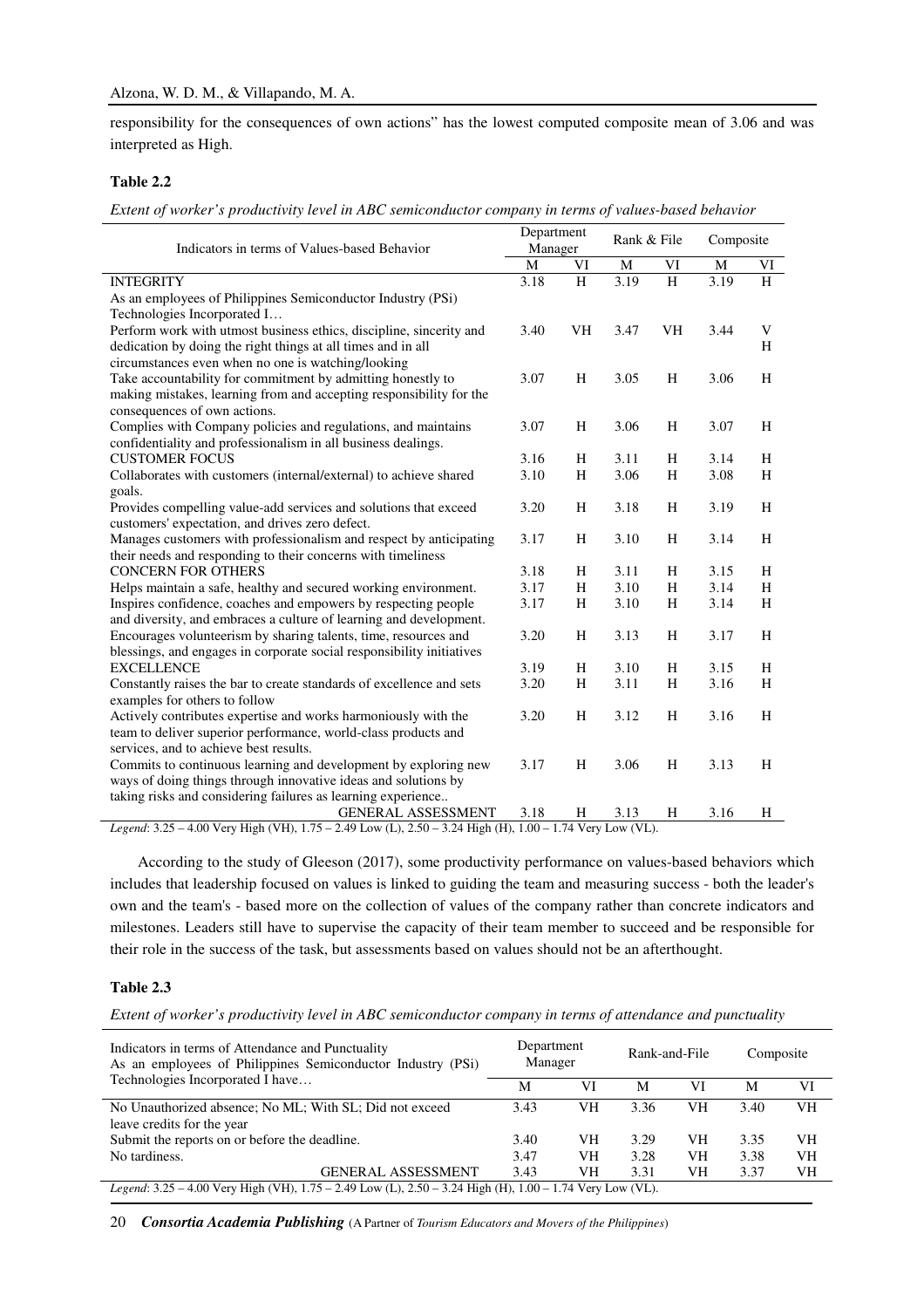As shown in Table 2.3, the general assessment on the Extent of Worker's Productivity level in ABC Semiconductor Company in terms of Attendance and Punctuality was 3.37 which was verbally interpreted as Very High. All indicators were verbally interpreted as Very High. In addition, the indicator "As an employees of Philippines Semiconductor Industry (PSi) Technologies Incorporated I have no Unauthorized absence; No ML; With SL; Did not exceed leave credits for the year" has the highest computed composite mean of 3.40 while the indicator "Submit the reports on or before the deadline" has the lowest computed mean of 3.37. As reflected by Smith (2018), strong attendance, however, means more than just putting the body in the seat. An employee must be emotionally and mentally present to cultivate a work ethic to be prepared to take on any obstacles in the workplace. Employees' success can be nurtured by getting there on time and ready to work.

# **Table 3.1**

| $\cdot$<br>JJ        |                                                 |                          |            |                | $\cdot$ |      |                    |                       |
|----------------------|-------------------------------------------------|--------------------------|------------|----------------|---------|------|--------------------|-----------------------|
| Sub-variables        |                                                 | Sum of<br>squares        | df         | Mean<br>square | F Ratio | Sig. | Remarks            | Decision              |
| Normal operations    | <b>Between Groups</b><br>Within Groups<br>Total | 9.441<br>7.994<br>17.435 | 268<br>269 | 9.441<br>.030  | 316.500 | .000 | Significant        | Reject H <sub>o</sub> |
| Development<br>Plans | Between Groups<br>Within Groups<br>Total        | .017<br>52.138<br>52.155 | 268<br>269 | .017<br>.195   | .086    | .770 | Not<br>Significant | Accept H <sub>o</sub> |

*Test of difference on the assessment of manager and rank-and-file with regard to flexible working arrangement* 

Level of significance 0.05

Furthermore, table 3.1 shows the Test of Significant Difference on the Assessment of the Department Manager and Rank-and-File with regard to the Level of Implementation of Workers' Flexible Working Arrangement. The result revealed that the generated computed probability value Development Plans was .770 which was greater than the level of significance of 0.05; thus, the null hypothesis is accepted. Therefore, there is no significant difference between the responses of the two groups of respondents on the above mentioned variable. In contrary, the generated computed probability value Normal Operation was .000 which was less than the level of significance of 0.05; thus, the null hypothesis is rejected. Therefore, there is significant difference between the responses of the two groups of respondents on the above mentioned variable. According to the article published by shrm.org (2021) management is distinguished as the level of supervision between the rank-and-file employees and organizational leaders. Residing between effective leadership and efficient employees, effective managers are critical to organizational success. Different paths to becoming a manager exist—either through the ranks or through outside accomplishments. Managers must have certain knowledge, skills and abilities (KSAs) to be able to achieve organizational goals and engage employees. Lacking these KSAs, managers will need basic or advanced training, depending on their place within an organization.

#### **Table 3.2**

*Test of difference on the assessment of manager and rank-and-file with regard to productivity level* 

| Sub-variables                     |                                                 | Sum of<br>squares        | df         | Mean<br>square | F<br>Ratio | Sig. | <b>Remarks</b>            | Decision                 |
|-----------------------------------|-------------------------------------------------|--------------------------|------------|----------------|------------|------|---------------------------|--------------------------|
| Performance against<br>objectives | Between Groups<br>Within Groups<br>Total        | .301<br>57.816<br>58.117 | 268<br>269 | .301<br>.216   | 1.395      | .239 | <b>Not</b><br>Significant | Accept<br>H <sub>o</sub> |
| Values-based behavior             | <b>Between Groups</b><br>Within Groups<br>Total | .060<br>31.381<br>31.441 | 268<br>269 | .060<br>.117   | .510       | .476 | <b>Not</b><br>Significant | Accept<br>H <sub>o</sub> |
| Attendance and<br>Punctuality     | <b>Between Groups</b><br>Within Groups<br>Total | .417<br>75.705<br>76.122 | 268<br>269 | .417<br>.282   | 1.477      | .225 | <b>Not</b><br>Significant | Accept<br>H <sub>o</sub> |

Level of significance 0.05

Table 3.2 shows the Test of Significant Difference on the Assessment of the Department Manager and Rank-and-File with regard to The Extent of Worker's Productivity level in ABC Semiconductor company. The generated computed probability values Performance against Objectives, Values-based behavior, and Attendance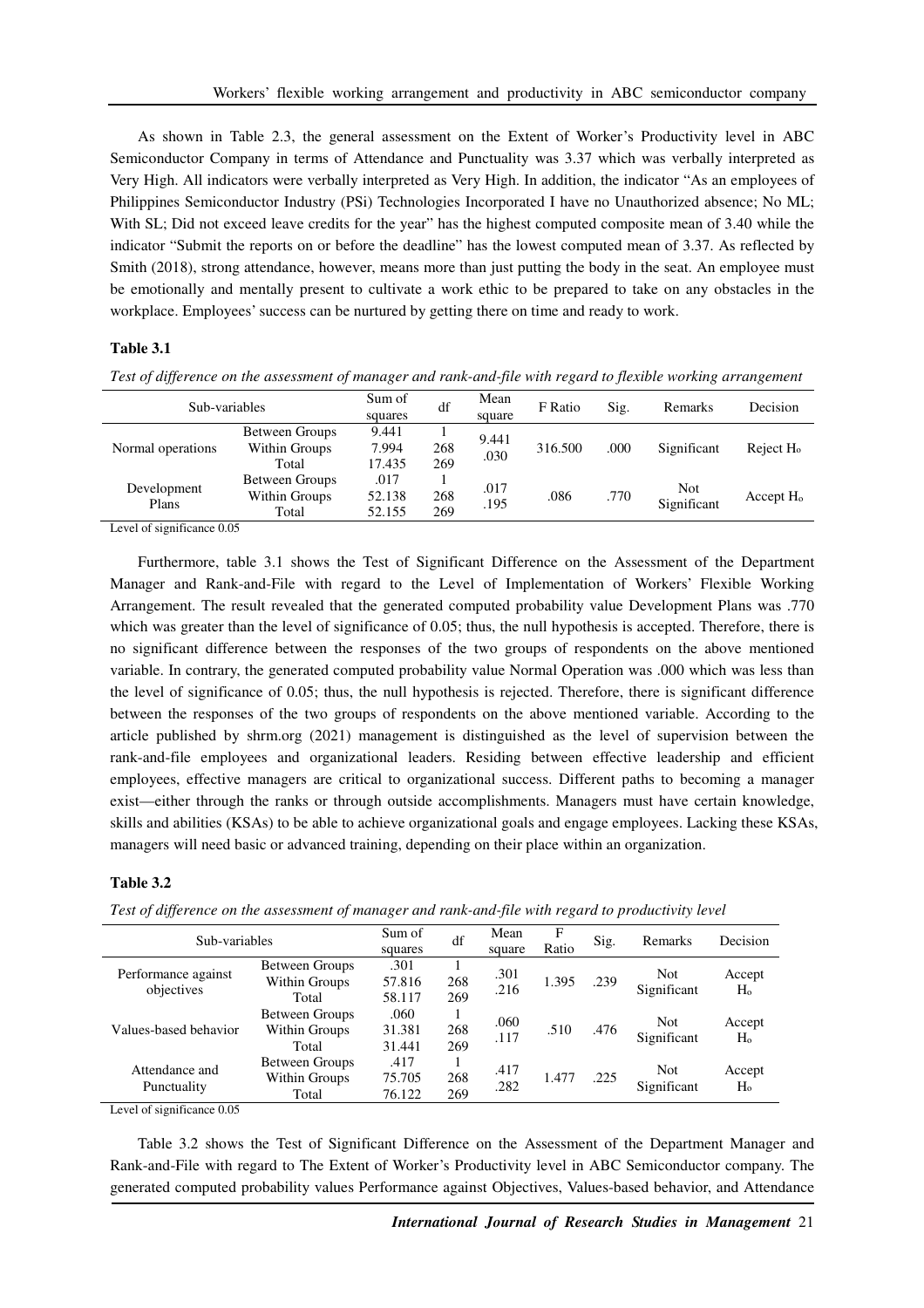and Punctuality was .239, .476 and .225 respectively which were greater than the level of significance of 0.05; thus, the null hypothesis is accepted. Therefore, there is no significant difference between the responses of the two groups of respondents on the above mentioned variables. According to the article published by shrm.org (2021), managers may receive inspiration and direction from leaders. Yet managers are charged with the application of aspirational and strategic principles to the day-to-day process of getting the job done, done right and done efficiently. Managers' critical function is to translate leadership and shareholder objectives (or create them on their own when they do not come from above) into legal and effective actions to achieve those objectives.

#### **Table 4**

*Test of significant relationship between workers' flexible working arrangements and productivity* 

| Workers' Flexible<br>Working<br>Arrangement | Extent of Worker's<br>Productivity | r value | P value | Remarks         | Decision              |
|---------------------------------------------|------------------------------------|---------|---------|-----------------|-----------------------|
|                                             | Performance against<br>objectives  | $.120*$ | .049    | Significant     | Reject H <sub>o</sub> |
| Normal operations                           | Values-based behavior              | .036    | .557    | Not Significant | Accept H <sub>o</sub> |
|                                             | <b>Attendance and Punctuality</b>  | .034    | .576    | Not Significant | Accept $H_0$          |
|                                             | Performance against<br>objectives  | $.127*$ | .037    | Significant     | Reject $H_0$          |
| Development Plans                           | Values-based behavior              | $171**$ | .005    | Significant     | Reject H <sub>o</sub> |
|                                             | <b>Attendance and Punctuality</b>  | .044    | .474    | Not Significant | Accept H <sub>o</sub> |

\*\*Correlational at the level 0.01, \*Correlational at the level 0.05(Two-tailed).

Meanwhile, table 4 revealed that the r value on level of implementation of workers' flexible working arrangements and the extent of worker's productivity level (.120, .127, and .171) were interpreted as with very weak positive correlation and the computed probability values .049, .037, and .005 were less than the level of significant  $(p<0.05)$ ; thus, the null hypothesis is rejected. The result shown that there is significant relationship between the Level of Implementation of Workers' Flexible Working Arrangements and Productivity in ABC Semiconductor Company. Mwebi and Kadaga (as cited in Austin-Egole et al., 2020) studied the effects of flexi-time work arrangement on employee performance and their findings revealed that flexi-time work arrangement is positively related to employee performance. Hashim et al. (2017) study on impact of time flexibility on staff performance of the Government Colleges of Management Sciences in Peshawar found out that there is a significant relationship between time flexibility and employee performance. Flexibility has a positive impact on employee performance.

## **Table 5**

*Regression analysis on flexible working arrangements towards productivity in terms of values-based behavior* 

| Model             | Unstandardized<br>Coefficients |      | Standardized<br>Coefficients | T        | Sig. | Remarks             | Decision              |
|-------------------|--------------------------------|------|------------------------------|----------|------|---------------------|-----------------------|
|                   | в                              | Beta | Beta                         |          |      |                     |                       |
| (Constant)        | 3.339                          | .229 |                              | 14.610   | .000 |                     |                       |
| Normal operations | .068                           | .081 | .051                         | .837     | .404 | Not.<br>Significant | Accept $H_0$          |
| Development Plans | $-.136$                        | .047 | $-.175$                      | $-2.904$ | .004 | Significant         | Reject H <sub>o</sub> |

Dependent Variable: Values-based behavior.

Moreover, Table 5 shows the Regression Analysis on the Impact the Flexible Working Arrangements Specifically Development Plans to Workers' productivity in ABC Semiconductor company in terms of Values-based behavior. The generated probability value of efficiency was .004 which was less than the level of significance  $(p<.05)$ , thus the null hypothesis is rejected. According to Arinanye (2015) area in the training and development arena, employee performance may be impacted by diverse factors, it may be due to leaders' attitude, personal concerns, roles, responsibilities, norms, and standards. He also provided other factors, such as lack of proper equipment and skills, high work load, inadequate more clerical hold, non-attendance of key human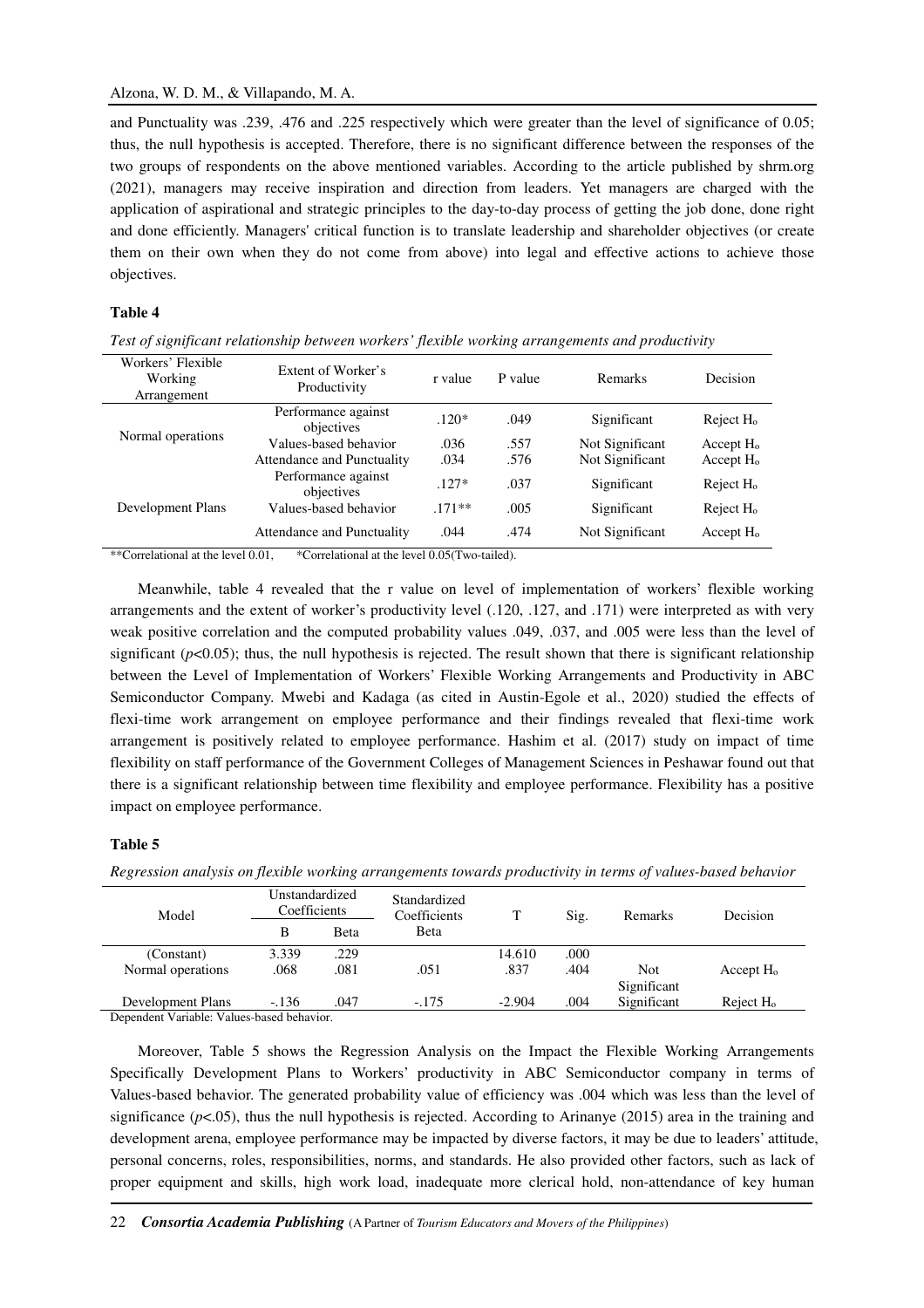resources, insufficient routine of managers, undecided objectives or performance standards, deficient statement within the organization, pressure from co-workers to limited presentation, and lack of ability to get things done more. There are additional factors impacting employee performance. The findings showed that that the implementation of Flexible Working Arrangement Specifically Development Plans has significant effect on the Workers' productivity in terms of Values-based Behavior. The implementation of FWA is contributory to the work productivity of the employees.

Based on the result of the study, action plan was proposed to improve the Flexible Working Arrangement Implementation of the ABC Semiconductor company by giving emphasis on the key areas where execution is bit low and to encourage its employees to perform their duties in the outmost of their ability through different programs and activities. An action plan was proposed to improve the Flexible Working Arrangement Implementation of the ABC Semiconductor company by giving emphasis on the key areas where execution is bit low and to encourage its employees to perform their duties in the outmost of their ability through different programs and activities.

## **5. Conclusions and directions for future use**

Based on the results of this study, it can be concluded that consideration of flexible work arrangements aspects that pertains to employees, can greatly influence the employee satisfaction in shared services. Based on the above-mentioned findings of the study, the following conclusions have been derived:

- $\triangleright$  That ABC Semiconductor company evidently implemented workers' flexible working arrangement in the Normal Operations and Development Plans. The 2020 COVID-19 pandemic has placed flexible work arrangements in the spotlight. With many companies issuing stay-at-home orders and allowing only essential businesses to keep their physical locations open, unprepared employers were forced to implement flexible work options on the fly. Learning and development is vital among the various HRM practices which helps employees to keep them update with the requisite knowledge, skills and attitudes (KSAs) necessary for innovation.
- $\triangleright$  That there is a high worker's productivity level in in ABC Semiconductor as to employees Performance against Objectives and Values-based Behavior and very high productivity level as to Attendance and Punctuality. Employee work engagement is one of the main business priorities for organizational executives. Engagement depends on employees' perceptions and evaluations of their working experience, including their employer, organizational leaders, the job itself, and work environment. Through these, employees act based on acquired and innate values-based behavior.
- $\triangleright$  That the Department Manager and Rank-and-File have the same perception with regards to the Level of Implementation of Workers' Flexible Working Arrangement specifically development plans and Extent of Worker's Productivity level but not on normal operation.
- $\triangleright$  That implementation of workers' flexible working arrangements is associated or connected to the extent of worker's productivity level in terms of performance against objectives and values-based behavior. The higher the implementation of the workers' flexible working arrangements, the higher the worker's productivity level and vice versa.
- That the implementation of Flexible Working Arrangement Specifically Development Plans has significant effect on the Workers' productivity in terms of Values-based Behavior. The implementation of FWA is contributory to the work productivity of the employees.
- $\triangleright$  That there is a need to have Working Arrangement Program or Work at Home (WAH) Set-Up Policy which allows employees to work from home only if their job duties permit it. For example, people who are obliged to come in direct physical contact with customers are not eligible to telecommute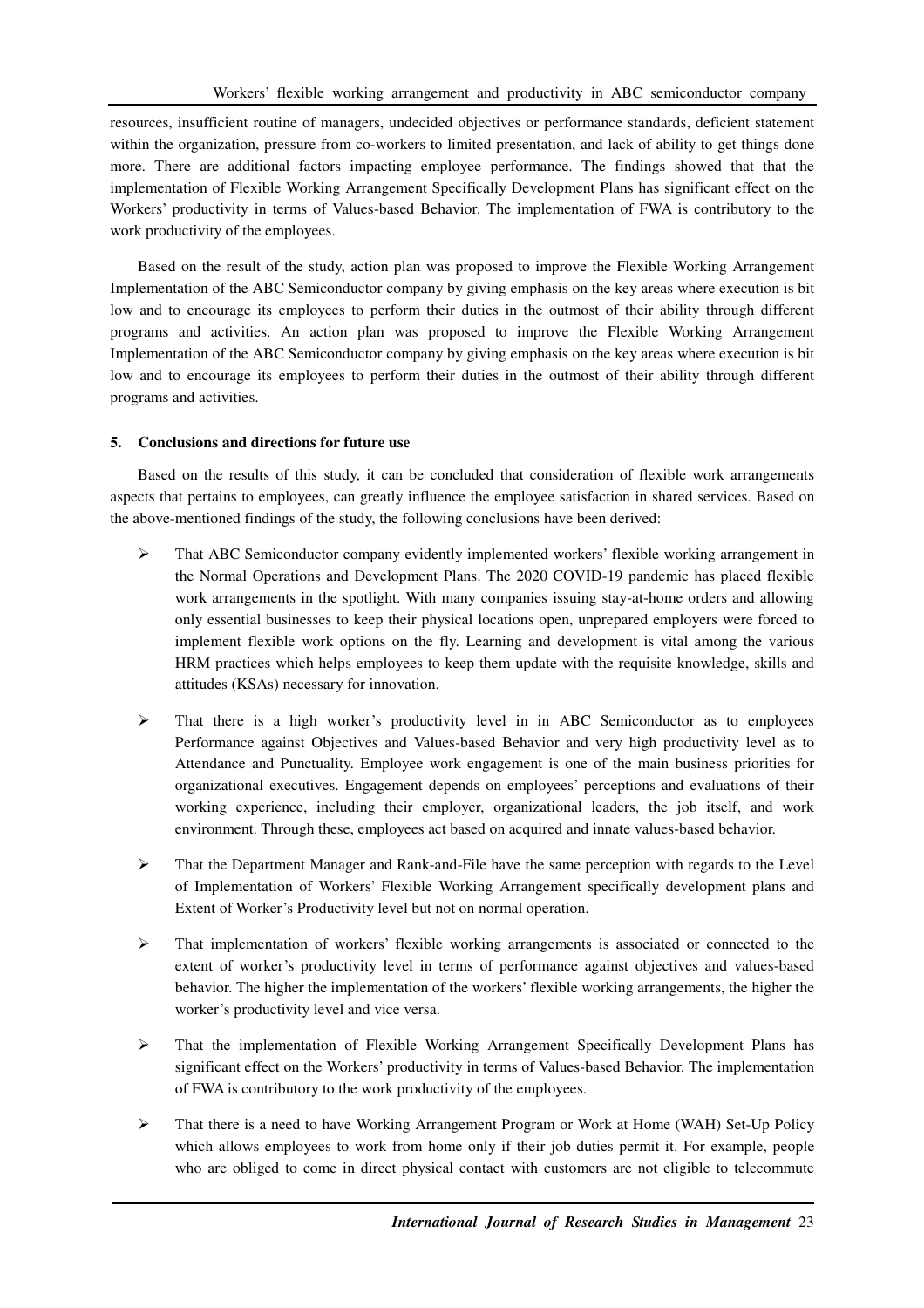under this policy. But employees who carry out most of their work on a computer can occasionally work off-site without compromising productivity and job satisfaction.

# *5.1 Recommendations*

The following are the recommendations offered by the researcher based on the above-mentioned findings and conclusions.

- $\triangleright$  Company and managers may provide more flexible work arrangements considerations even without pandemic such as Normal Operation and Development Plans. Flexible working arrangements is important in increasing employee productivity in the company.
- Organization may diagnose employees flexible work arrangement practices needs and develop practical solutions by implementing it in a long run or permanent basis to be able to achieve business goals and increase workers' productivity.
- $\triangleright$  Management may consider implementing flexible working arrangements because it has positive and significant correlation with employee productivity. It is important to provide suitable flexible working arrangements in a long-term plan.
- $\triangleright$  Management may review existing flexible work arrangements with employees to check its applicability, advantages and disadvantages.
- Management may adopt the proposed action plan to improve the Flexible Working Arrangement Implementation of the ABC Semiconductor company and to encourage its employees to perform their duties in the outmost of their ability through different programs and activities.
- Further researches on the permanent flexible arrangement may be pursued in order to identify suitable arrangement when face-to-face is limited without compromising employees' productivity and satisfaction.

# **6. References**

- Anderman, E. M., & Sinatra, G. M. (2012). The challenges of teaching and learning about science in the 21. *ERIC Search, 48*(1), 1–50.
- Arinanye, R. T. 2015). *Organizational factors affecting employee performance at the College of Computing and Information Sciences (COCIS), Makerere University, Kampala, Uganda* (Unpublished master dissertation). Uganda Technology and Management University, Kampala, Uganda.
- Armstrong, M., & Taylor, S. (2014). *Armstrong's handbook of human resource management practice* (13 ed.). London: Michael Armstrong.
- Aten, J. (2020). *Workers don't want to return to offices. start preparing now a new survey from IBM shows that, for a majority of Americans, remote work is here to stay.* Retrieved form https://www.inc.com/jasonaten/americans-want-to-keep-working-remotely-even-after-office-reopens.ht ml
- Augustino, K. R. (2017). *An assessment on the impact of employees' absenteeism on performance in local government authorities: A case of Busokelo District Council*. https://core.ac.uk/download/pdf/79425376.pdf
- Austin-Egole, I, & Iheriohanma, E. B. J., & Chinedu, N. (2020). *Flexible working arrangements and organizational performance: An overview*. https://doi.org/10.9790/0837-2505065059
- Bakshi, G. (2020). *Remote Work Series Part 3: How to measure productivity when working from home*. Retrieved from https://www.netsolutions.com/insights/how-to-measure-productivity-when-working-from-home/

Bowdoin. (2018). *Attendance and punctuality. An Article in Bowdoin.edu website.* Retrieved from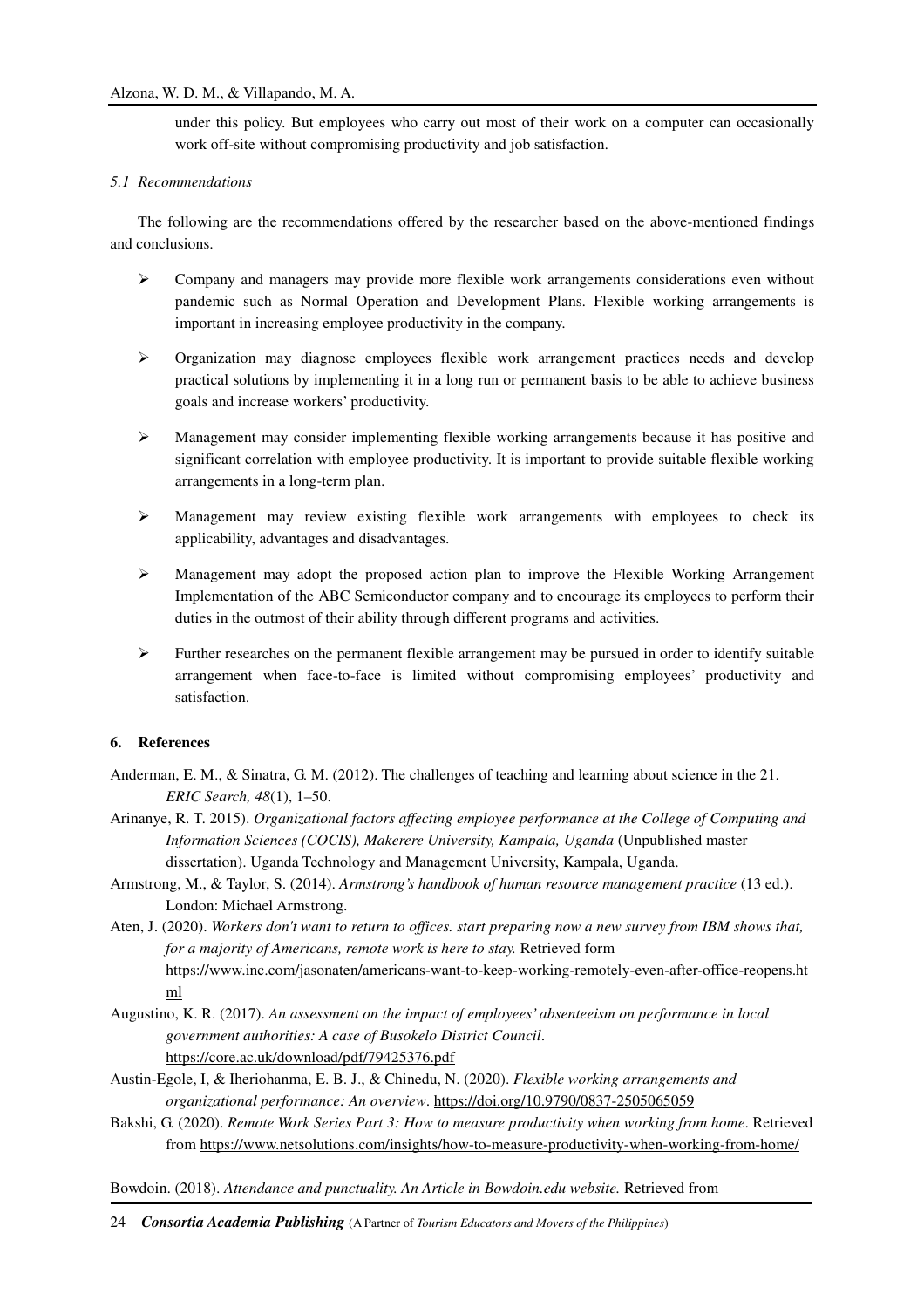https://www.bowdoin.edu/hr/employee-handbook/employment/attendance-punctuality.html

- Cole, G. (2006). Flexibility and the workplace: The battle to control working time. *Managerial Law, 48*(6), 536-540.
- Elnaga, A., & Imran, A. (2013). The Effect of Training on Employee Performance. *European Journal of Business and Management, 5*(4), 137-147
- Gainey, T. & Clenney, B. (2006). Flextime and telecommuting: Examining individual perceptions. *Southern Business Review, 32*(1), 13-22.
- Gleeson, B. (2017). *How values-based leadership transforms organizational cultures*. https://www.inc.com/brent-gleeson/how-values-based-leadership-transforms-organizationalcultures.htm l
- Go Business. (2020). *Take care of your employees.* Retrieved from https://covid.gobusiness.gov.sg/faq/resumption/wfh/
- Hall, L., & Atkinson, C. (2006). Improving working lives: flexible working and the role of employee control. *Employee Relations, 28*(4), 374-386.
- Hammer, L., & Alley, L. (2020). *Why leaders must show empathy during the coronavirus pandemic. A Public Health Write-up on The National Interest*. Retrieved from

https://nationalinterest.org/blog/buzz/whyleaders-must-show-empathy-during-coronavirus-pandemic

- Hanaysha, J. (2016). Improving employee productivity through work engagement: Evidence from higher education sector. *Management Science Letters, 6,* 61-70. https://doi.org/10.5267/j.msl.2015.11.006
- Harcourt, H. M. (2020). *Functions of managers. Cliffnotes principles of management*. Retrieved from https://www.cliffsnotes.com/study-guides/principles-of-management/the-nature-of-management/functio nsof-managers
- Hashim, M., Ullah, M., & Khan, M. A. (2017). Impact of time flexibility on employees' performance: A study of Teaching Faculty in Government Colleges of Management Sciences, Peshawar, City. *University Research Journal*, 206-207
- Hendrikz, K., & Engelbrecht, A. S. (2019). The principled leadership scale: An integration of value-based leadership. Journal of Industrial Psychology, 45, a1553. https://doi.org/10.4102/sajip.v45i0.1553
- Hoefling, T. (2017). *Working Virtually: Transforming the Mobile Workplace*.
- Holmes, A. C., & Oldham, K. W. (2019). Socially just training and development for housing employees and leaders. *New Directions for Student Services, 168*, 41–50. https://doi.org/10.1002/ss.20330
- Jain, S. (2019). *HR Solutions for Excellence in Training & Development.* Society Publishing.
- John, A., Nisbett, N., Barnett, I., Avula, R., & Menon, P. (2020). Factors influencing the performance of community health workers: A qualitative study of Anganwadi Workers from Bihar, India.
- Kessler, F. (2017). IBM, remote-work pioneer, is calling thousands of employees back to the office. Retrieved from

https://qz.com/924167/ibm-remote-work-pioneer-is-calling-thousands-of-employees-back-to-the-office/

- Locke, E. A., & Latham, G. P. (2006). New directions in goal-setting theory. *Current Directions in Psychological Science, 15*(5), 265-268.
- Lott, Y. (2020). Does flexibility help employees switch off from work? Flexible working -time arrangements and cognitive work-to-home spillover for women and men in Germany. *Social Indicators Research, 151*(2), 471-494.
- Maheshwari, S., & Vohra, V. (2018). Role of training and development practices in implementing change. *International Journal of Learning and Change, 10*(2), 131–162. https://doi.org/10.1504/IJLC.2018.090911
- McDonald, P., Guthrie, D., Bradley, L., & Shakespeare-Finch, J. (2005). Investigating work-family policy aims and employee experiences. *Employee Relations, 27*(5), 478-494.
- McEwen, D. (2011). *Employee engagement: A systemic approach to high employee engagement.* Retrieved from http://www.cgnglobal.com/sites/default/files/Employee\_Engagement\_CGN%20Global.pdf
- McKinsey & Company. (2020). *COVI19: Implications for Business. A vaccine breakthrough and how companies are thinking about purpose: here's the latest from McKinsey's Research.* Retrieved from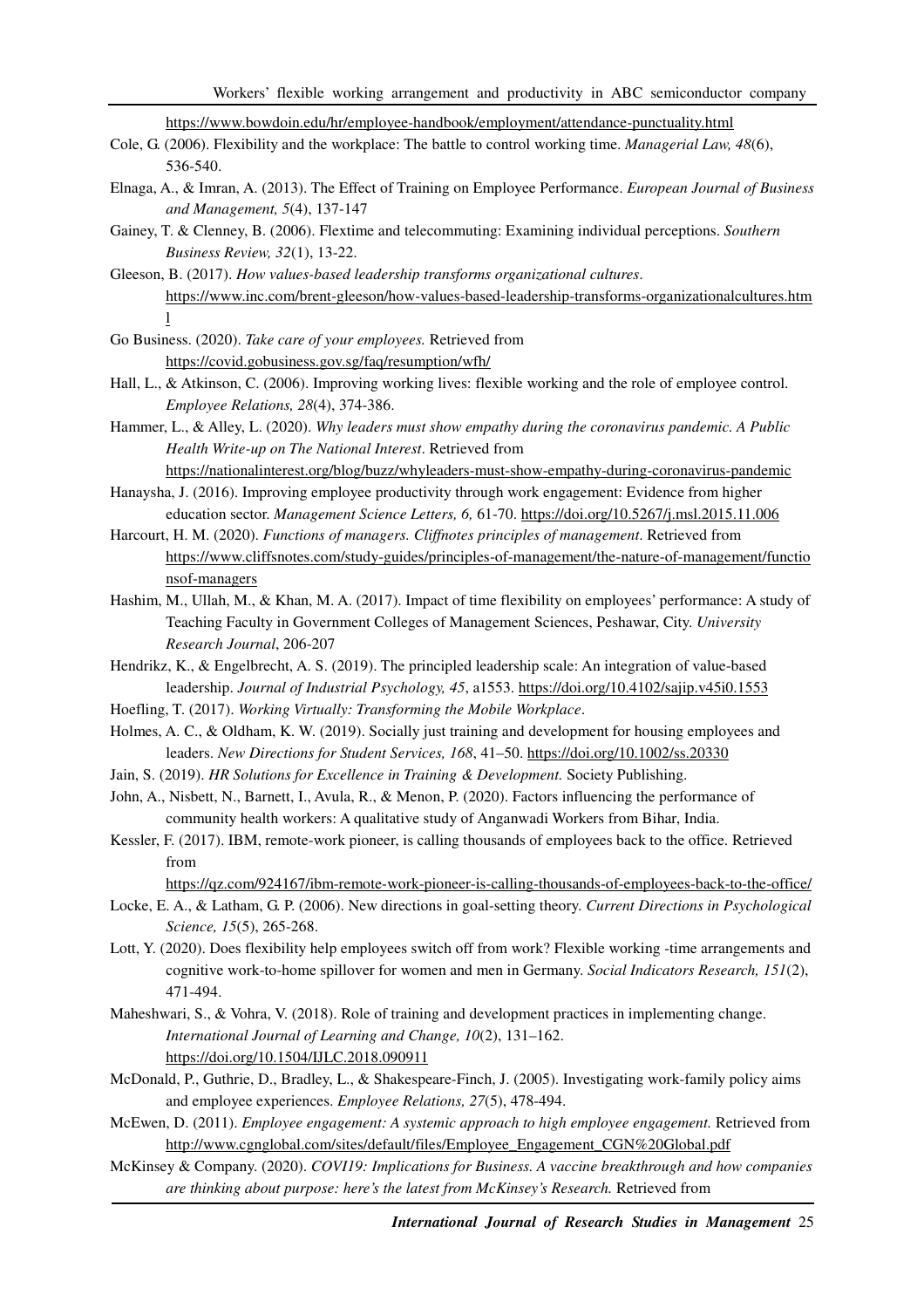https://www.mckinsey.com/business-functions/risk/our-insights/covid-19-implications-for-business

McKinsey & Company. (2020). *What to make of the promising news on COVID-19 vaccines and new CEO insights on leading through the pandemic: here's this week's update.* Retrieved from https://www.mckinsey.com/business-functions/risk/our-insights/covid-19-implications-for-business

Melbourne, S. (2008). May, Flexible thinking. *HR Monthly*, pp. 44-45

- Mwebi, M. B., & Kadaga, M. N. (2015). Effects of flex-time work arrangement on employee performance in Nairobi CBD Commercial Banks. *International Journal of Novel Research in Marketing Management and Economics, 2*(3), 111-121.
- Nadeem, S., & Henry, C. (2003). Power dynamics in the long-term development of employee-friendly flexible working. *Women in Management Review, 18*(1/2), 32-49.
- Nanzushi, C. (2015), *A research project of Master Business Administration, University of Nairobithe: Effect of workplace environment on employee performance in the mobile telecommunication firms in Nairobi City Country*. Retrieved from https://pdfs.semanticscholar.org
- Neill, J. O. (2018). What's ahead for a Semiconductor Industry? *Industry week best plants statistical profile*. Retrieved from

https://www.industryweek.com/technology-and-iiot/article/22026855/whats-ahead-for-thesemiconducto r-industry

O'Connell, B. (2020). How managers are handling performance reviews during COVID19. A Write-up in SHRM. Retrieved from

https://www.shrm.org/resourcesandtools/hr-topics/people-managers/pages/performancereviews-duringcoronavirus

- PSI Technologies Ltd. (2018). *Company: Our story*. Retrieved from https://www.psitechnologies.com/company/
- Reese, S. R. (2017). Leadership core values and beliefs are keys to greatness. *Center for Management and Organization Effectiveness.* Retrieved from

https://cmoe.com/blog/great-leaders-have-specific-beliefsandcore-values/

- Rothmann, S., & Storm, K. (2003). *Work engagement in the South African Police Service*. Retrieved from http://www.sajip.co.za/index.php/sajip/article/view/925/973
- Saxena, V., & Srivastava, R. K. (2015). Impact of employee engagement on employee performance–Case of manufacturing sectors. *International Journal of Management Research and Business Strategy, 4*(2), 139-174.
- Secret, M. (2000). Identifying the family, job, and workplace characteristics of employees who use work-family benefits. *Family Relations, 49*(2), 217-226.
- Sharafizad, F., Paull, M., & Omari, M. (2011). Flexible work arrangements: Accessibility in a university environment. *Australian Universities Review, 53*(2), 43–49.
- Shockley, K. M., & Allen, T. D. (2007). When flexibility helps: Another look at the availability of FWAs and work-family conflict'. *Journal of Vocational Behavior, 71*(3), 479-493.

Smith, J. (2018). *Importance of attendance in work ethics.* Retrieved from https://work.chron.com/importance-attendance-work-ethics-5082.html

Truity (2020). *Semi-conductor processor.* Retrieved from https://www.truity.com/career-profile/semiconductorprocessor

- Uglanova, E., & Dettmers, J. (2018). Sustained effects of flexible working time arrangements on subjective well-being. *Journal of Happiness Studies, 19*(6), 1727,1748.
- Valoir. (2020). *Working at home is working*. Retrieved from https://valoir.com/blog-1/working-at-home-is-working
- Villaraza & Angangco. (2020). Unpacking the work-from-home concept in the Philippine Labor Law. A write up in Lexology. Retrieved from

https://www.lexology.com/library/detail.aspx?g=f9cba3a1-f21e-40ed-b448a19fa1ffb67c

- Walters, K., & Rodriguez, J. (2017). The importance of training and development in employee performance and evaluation. *PLoS ONE, 15*(11), e0242460. https://doi.org/10.1371/journal.pone.0242460
- Waters, M., & Bardoel, E. (2006). Work-family policies in the context of higher education: Useful or symbolic?